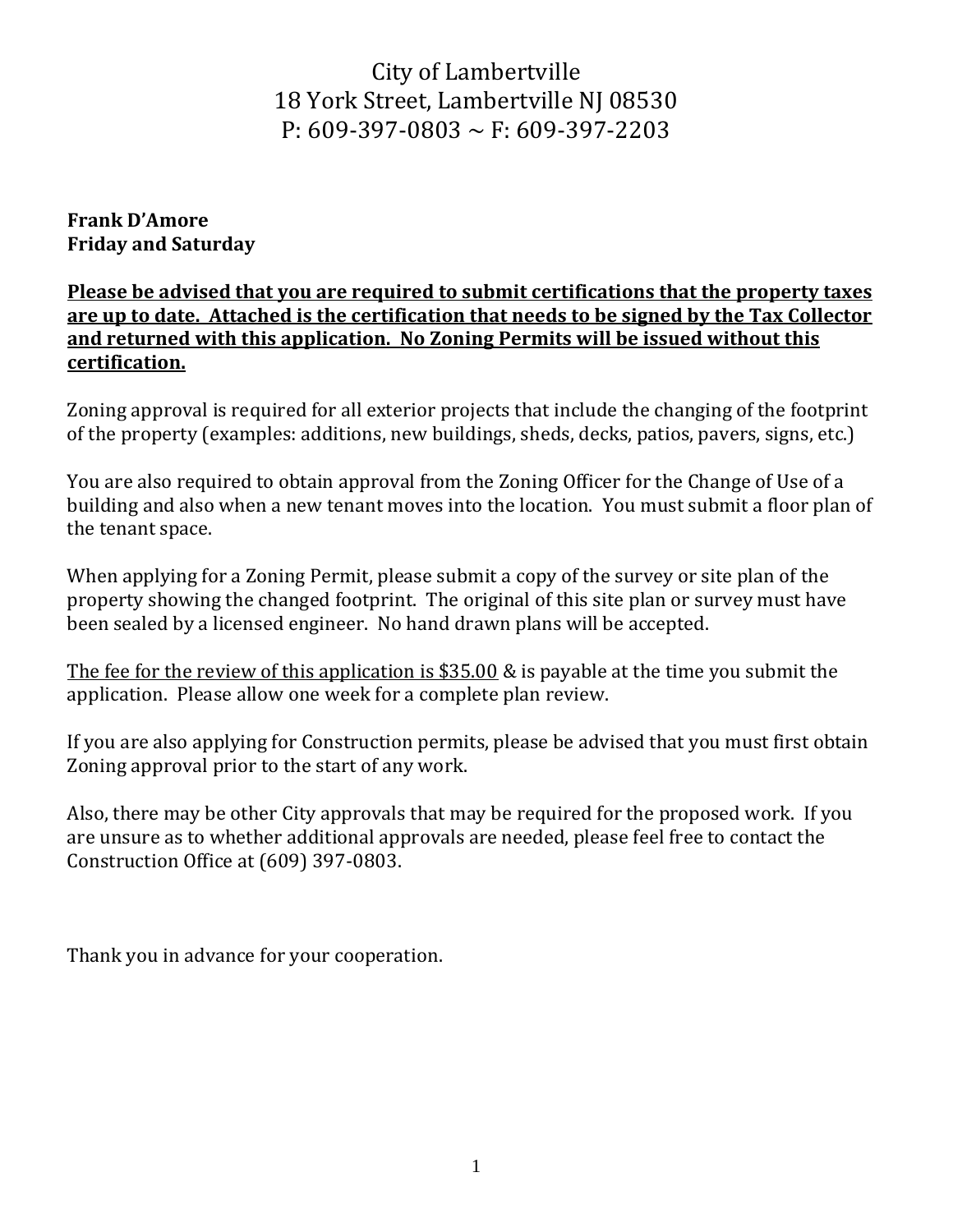City of Lambertville 18 York Street, Lambertville NJ 08530 P: 609-397-0803 ~ F: 609-397-2203

## **Zoning Permit Application**

|                                                                                              | Lambertville? Yes No | Was approval required from either the Zoning Board or the Planning Board for the City of<br><b>Example 1 Initials</b><br>**If yes please attached approved resolution and signed plans to permit application** |
|----------------------------------------------------------------------------------------------|----------------------|----------------------------------------------------------------------------------------------------------------------------------------------------------------------------------------------------------------|
|                                                                                              |                      |                                                                                                                                                                                                                |
|                                                                                              |                      |                                                                                                                                                                                                                |
|                                                                                              |                      |                                                                                                                                                                                                                |
|                                                                                              |                      |                                                                                                                                                                                                                |
|                                                                                              |                      |                                                                                                                                                                                                                |
|                                                                                              |                      |                                                                                                                                                                                                                |
|                                                                                              |                      | Work Phone: Cell Phone: Cell Phone:                                                                                                                                                                            |
|                                                                                              |                      |                                                                                                                                                                                                                |
| <b>Type of Work: (please check one)</b>                                                      |                      |                                                                                                                                                                                                                |
| Fence                                                                                        |                      |                                                                                                                                                                                                                |
| ___ Addition                                                                                 |                      |                                                                                                                                                                                                                |
| $\frac{\ }{\ }$ Sign                                                                         |                      |                                                                                                                                                                                                                |
| $\rule{1em}{0.15mm} \n    \frac{1}{2} \n    \frac{1}{2} \n    \frac{1}{2} \n    \frac{1}{2}$ |                      |                                                                                                                                                                                                                |
| ___ Shed                                                                                     |                      |                                                                                                                                                                                                                |
| $\rule{1em}{0.15mm}$ Pool                                                                    |                      |                                                                                                                                                                                                                |
|                                                                                              |                      | Please describe in detail in the area provided below the previous use and proposed use for both a CCO and a                                                                                                    |
| Change of Use:                                                                               |                      |                                                                                                                                                                                                                |
|                                                                                              |                      |                                                                                                                                                                                                                |
| <b>CCO</b>                                                                                   |                      |                                                                                                                                                                                                                |
| Description of previous use:                                                                 |                      |                                                                                                                                                                                                                |
|                                                                                              |                      |                                                                                                                                                                                                                |
|                                                                                              |                      |                                                                                                                                                                                                                |